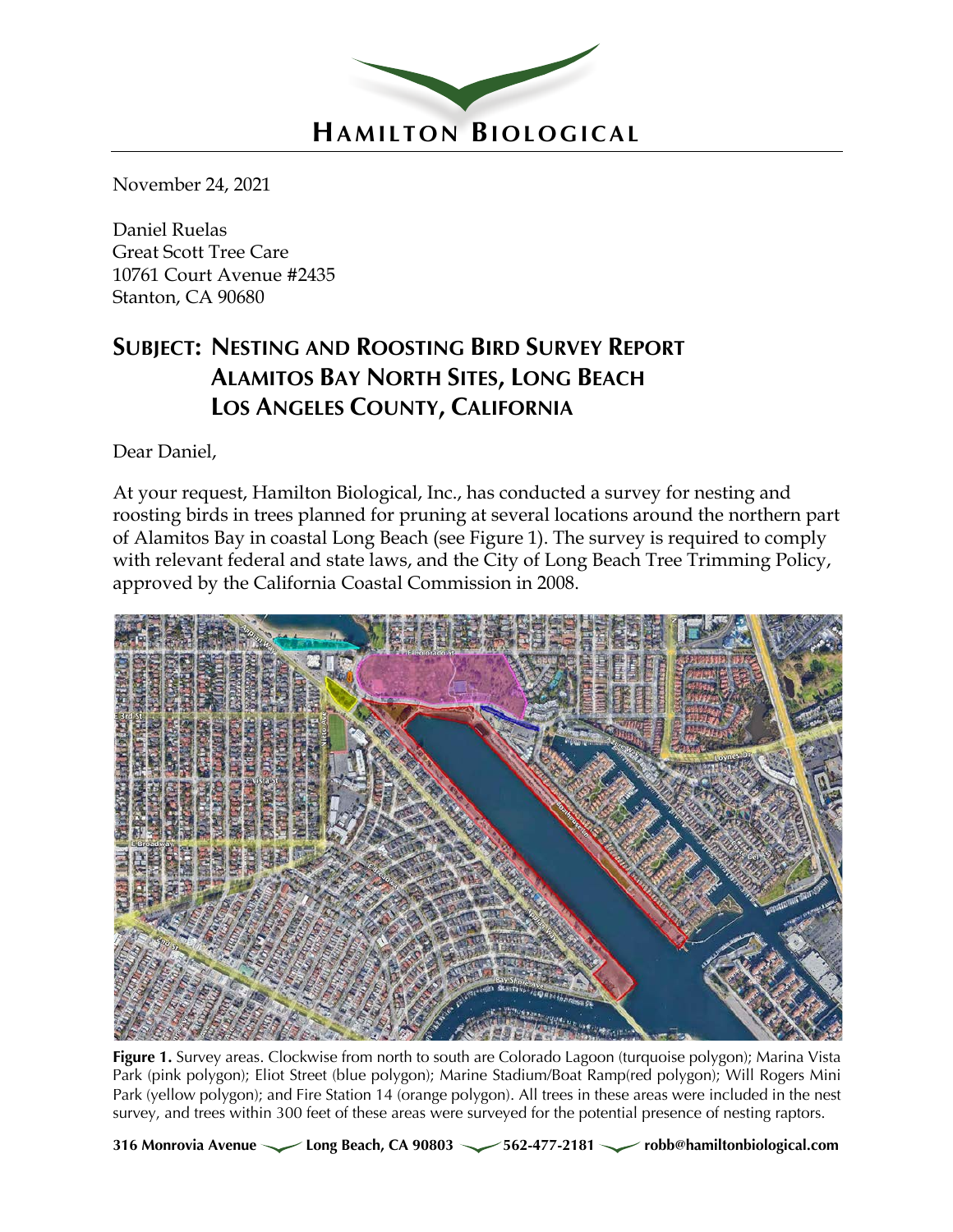### **REVIEW OF REGULATIONS PROTECTING NESTING BIRDS**

### **Federal Migratory Bird Treaty Act**

The federal Migratory Bird Treaty Act (MBTA) of 1918 implemented the 1916 Convention between the U.S. and Great Britain (for Canada) for the protection of migratory birds. Later amendments implemented treaties between the U.S. and Mexico, the U.S. and Japan, and the U.S. and the Soviet Union (now Russia). At the heart of the MBTA is this language:

Establishment of a Federal prohibition, unless permitted by regulations, to "pursue, hunt, take, capture, kill, attempt to take, capture or kill, possess, offer for sale, sell, offer to purchase, purchase, deliver for shipment, ship, cause to be shipped, deliver for transportation, transport, cause to be transported, carry, or cause to be carried by any means whatever, receive for shipment, transportation or carriage, or export, at any time, or in any manner, any migratory bird, included in the terms of this Convention . . . for the protection of migratory birds . . . or any part, nest, or egg of any such bird." (16 U.S.C. 703)

## **California Fish and Game Code**

Section 3503 of the California Fish and Game Code states, "It is unlawful to take, possess, or needlessly destroy the nest or eggs of any bird, except as otherwise provided by this code or any regulation made pursuant thereto." Thus, in California, it remains a potential State offense to knowingly disrupt an active nest of virtually any native bird species. The term "active nest" is not clearly defined in the Fish and Game Code, and in some circumstances may be left to the discretion of the biologist in the field.

### **City of Long Beach Tree Trimming Policy (Coastal Commission)**

In 2008, the California Coastal Commission asserted jurisdiction over "annual and emergency tree trimming activities" in those parts of the City of Long Beach that lie within the coastal zone<sup>1</sup>. This includes the Downtown Shoreline, Alamitos Bay Marina, Marine Stadium, Colorado Lagoon, and other state tidelands and beaches. Under this policy:

Any trimming of trees with nests shall be supervised by a qualified biologist or ornithologist and a qualified arborist to ensure that adequate nest support and foliage coverage is maintained in the tree, to the maximum extent feasible, in order to preserve the nesting habitat. Trimming of any nesting trees shall occur in such a way that the support structure of existing nests will not be trimmed and existing nests will be preserved, unless the Department of Parks, Recreation and Marine, in consultation with a qualified arborist, determines that such trimming is necessary to protect the health and safety of the public. The amount of trimming at any one time shall be limited to preserve the suitability of the nesting tree for breeding and/or nesting habitat. Trees or branches with a nest that has been active anytime within the last five years shall not be removed or disturbed unless a health and safety danger exists.

Trimming may not proceed if a nest is found and evidence of courtship or nesting behavior is observed at the site. In the event that any birds continue to occupy trees during the non-

<sup>1</sup> https://documents.coastal.ca.gov/reports/2009/2/W23b-2-2009.pdf.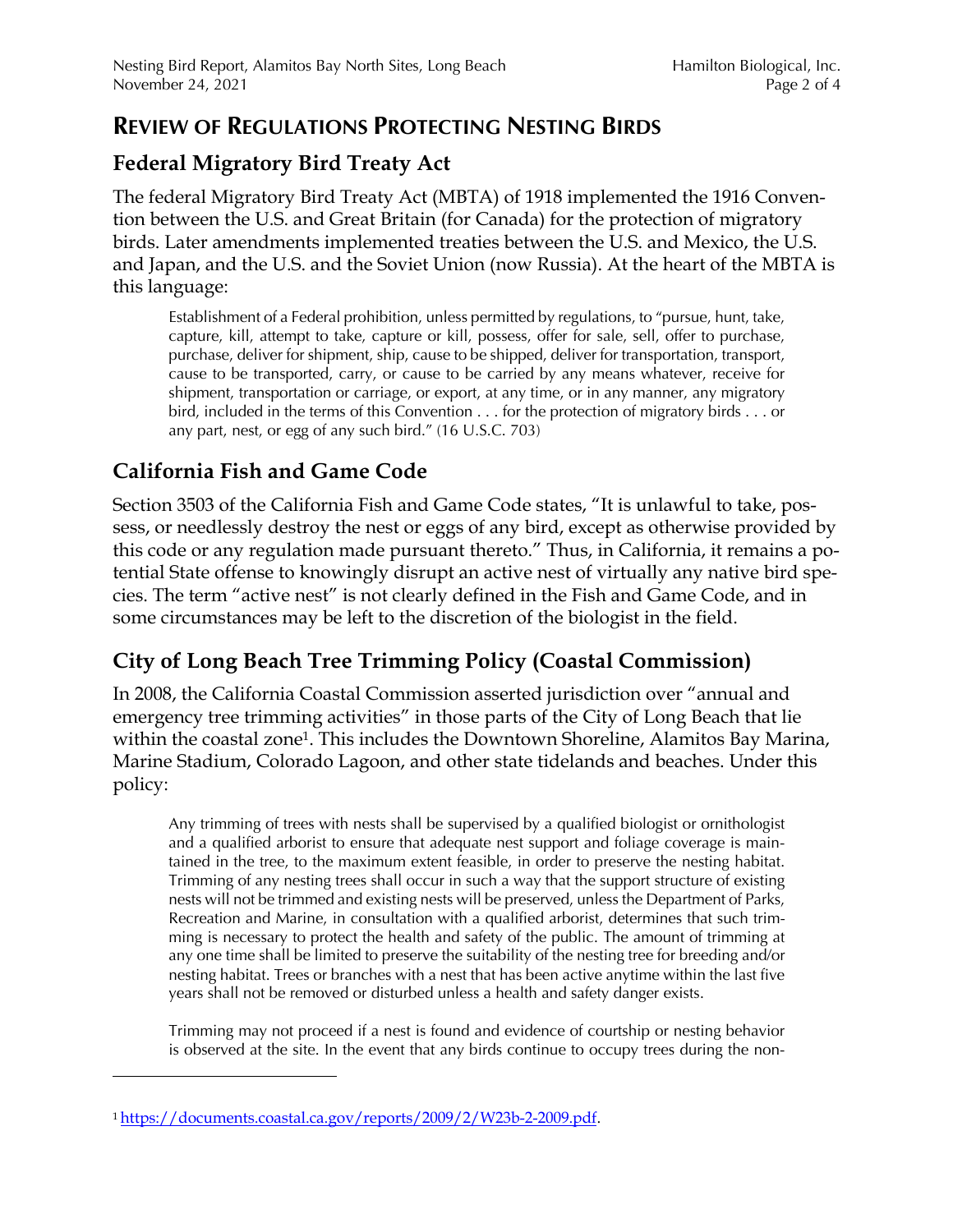nesting season, trimming shall not take place until a qualified biologist or ornithologist has assessed the site, determined that courtship behavior has ceased, and given approval to proceed within 300 feet of any occupied tree.

The policy pertains to the nests of colonial waterbirds, including cormorants, herons, and egrets, as well as raptorial species known to re-use nests from previous years.

## **SURVEY METHODS**

Biologist Robert A. Hamilton conducted the nesting bird survey on November 22, 2021, from 11:50 a.m. to 1:45 p.m. Skies were clear; winds were in the range of 1–5 miles per hour; and the temperature was 79-82° F. The areas were surveyed by walking or driving slowly under each tree, looking for nests in the trees above, observing the behavior of the birds in the area and listening to their vocalizations, and inspecting the ground for guano or "pellets" of undigested fur and bone often deposited beneath the nests of owls and other raptors. Trees within 300 feet of the survey areas were inspected for the potential presence of nesting raptors.

## **SURVEY RESULTS**

I detected the following bird species during the survey: Rock Pigeon, Mourning Dove, American Coot, Allen's Hummingbird, Ring-billed Gull, Western Gull, Double-crested Cormorant, Brown Pelican, Great Blue Heron, Black Phoebe, American Crow, Swinhoe's White-eye, European Starling, House Sparrow, House Finch, Yellow-rumped Warbler, and Orange-crowned Warbler.

I did not observe any evidence of nesting birds during the survey.

I did not detect any inactive heron/egret/raptor nests during the survey.

#### **DISCUSSION & RECOMMENDATION**

Under the applicable federal and state regulations, and the City of Long Beach Tree Trimming Policy, trimming of all trees within the survey areas may proceed without a biological monitor being present.

As a general disclaimer, this field review represents a good-faith effort to find and document bird nests, and to recommend actions intended to ensure compliance with applicable regulations as landscape trees are pruned and removed. Birds may initiate new nests at any time, and it is possible that unfound nests existed in or near the Survey Areas at the time of the survey. The recommendations provided represent my best understanding of state and federal regulations, and the steps needed to achieve compliance. In particular, it is stipulated here that an active nest is understood to be one that is complete and holding at least one potentially viable egg.